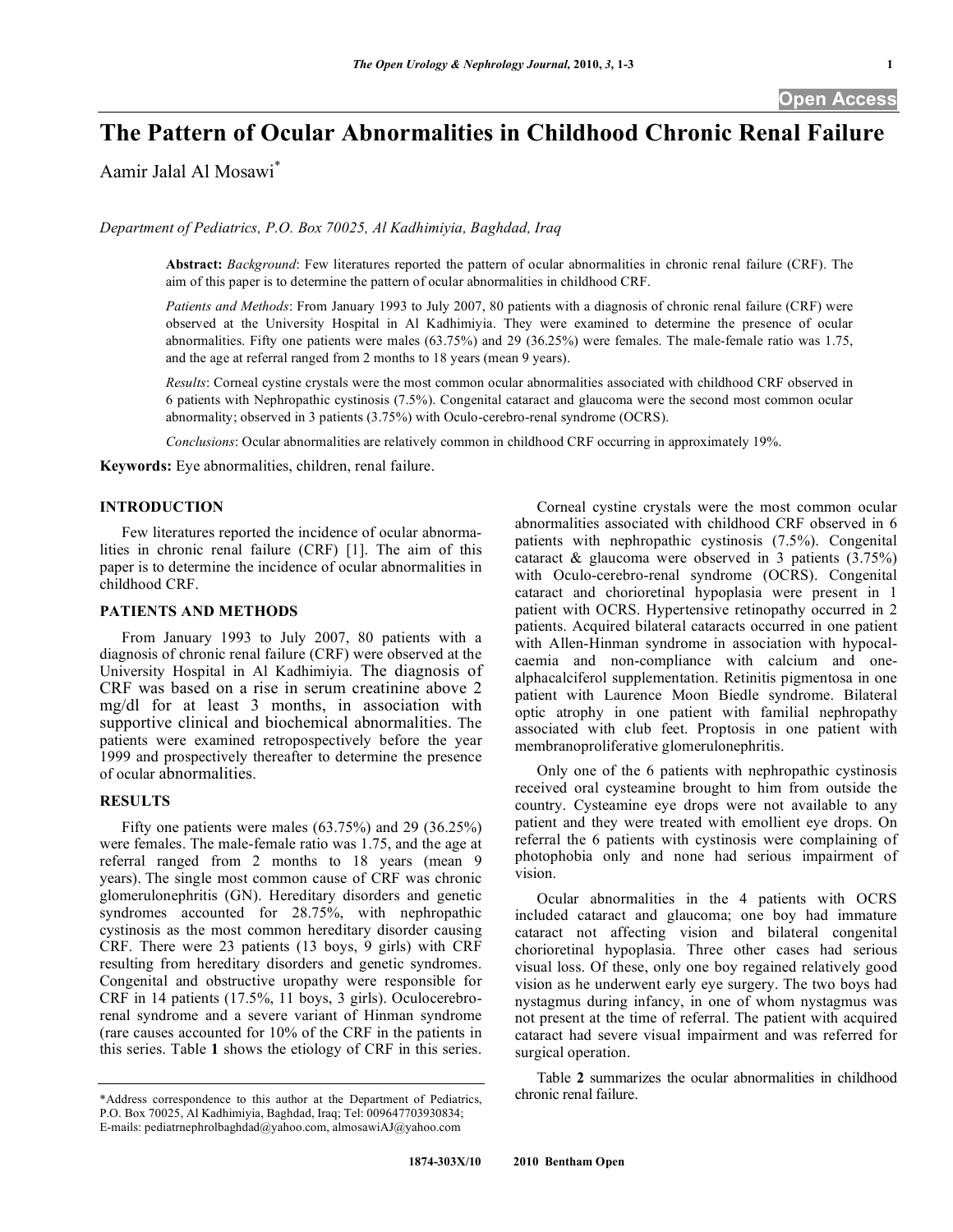#### **Table 1. Etiology of CRF**

|                                         | Number of<br><b>Patients</b> | Male           | Female         |
|-----------------------------------------|------------------------------|----------------|----------------|
| Hereditary disorders &<br>syndrome      | 23                           | 14             | 9              |
| Glomerulonephritis                      | 15                           | 10             | 5              |
| Congenital & obstructive<br>uropathy    | 14                           | 11             | 3              |
| Undetermined                            | 12                           | 7              | 5              |
| Neurogenic bladder &<br>Hinman syndrome | 5                            | 4              | 1              |
| Multi-systemic disease                  | 3                            | 1              | $\mathfrak{D}$ |
| Bilateral stone renal<br>disease        | 3                            | $\mathfrak{D}$ | 1              |
| Reflux nephropathy                      | $\overline{c}$               | 1              | 1              |
| <b>HUS</b>                              | $\overline{2}$               | 1              | 1              |
| Chronic PN<br>(Recurrent UTI)           | 1                            |                | 1              |
| Total                                   | 80                           | $51(63.3\%)$   | 29(36.7%)      |

**Table 2. Ocular Abnormalities in Childhood CRF** 

| <b>Ocular Abnormality</b>                             | $n$ (%)        | <b>Disorder</b>                                   |  |
|-------------------------------------------------------|----------------|---------------------------------------------------|--|
| Corneal cystine crystals                              | $6(7.5\%)$     | Nephropathic cystinosis                           |  |
| Congenital<br>cataract & glaucoma                     | 3(3.75%)       | Oculo-cerebro-renal<br>syndrome                   |  |
| Congenital cataracts $\&$<br>chorioretinal hypoplasia |                | Oculo-cerebro-renal<br>syndrome                   |  |
| Acquired cataracts                                    |                | Hypocalcaemia                                     |  |
| Retinopathy                                           | $\mathfrak{D}$ | Hypertensive retinopathy                          |  |
| Bilateral optic atrophy                               | 1              | Familial nephropathy<br>associated with club feet |  |
| Proptosis                                             | 1              | Membranoproliferative<br>Glomerulonephritis       |  |
| Total                                                 | 15 (18.75%)    |                                                   |  |

#### **DISCUSSION**

 Few literatures reported the incidence of ocular abnormalities in chronic renal failure (CRF) [1, 2]

Akinci A, *et al.* studied ocular abnormalities in 19 patients with CRF. They found dry eye symptoms in 15.8% of children with CRF. The very small number of that study was an obvious disadvantage [1]. Behbehani A detected abnormalities in 46 patients (43%) in 107 patient charts; the abnormalities had not been detected previously in 14 (13%), vision-threatening eye disorders were found in 6 (6%) of the patients [2]. Behbehani A concluded that children with CRF had a high prevalence of ocular abnormalities, but most of the abnormalities did not affect visual function.

 Nephropathic cystinosis, the commonest genetic cause of CRF in this series accounted for more than one-third the ocular abnormalities observed in this study.

 Cystinosis, clinically recognized since 1903, is a rare autosomal recessive lysosomal storage disease caused by mutations in CTNS. This gene codes for a lysosomal cystine transporter, whose 21 absence leads to intracellular cystine crystals, widespread cellular destruction, renal Fanconi syndrome in infancy, renal glomerular failure in later childhood and other systemic complications. Before the availability of kidney transplantation, patients affected with cystinosis uniformly died during childhood. After solid organ transplantations became successful in the 1960s, cystinosis patients survived, but eventually developed lifethreatening consequences of the disease (e.g., swallowing disorders). Since the introduction of cysteamine into the pharmacological management of cystinosis, well-treated adolescent and young adult patients have experienced normal growth and maintenance of renal glomerular function [3]. However, only one of the 6 patients with cystinosis received cysteamine brought to him from outside.

 Oculocerebro-renal syndrome and a severe variant of Hinman syndrome, a rare cause of CRF during childhood [4, 5], accounted for 10% of the patients in this series.

 The oculocerebrorenal syndrome (OCRS), first reported by Lowe *et al*. in 1952, is a rare hereditary disease, with less than 300 cases reported in the literature. OCRS is characterized by a pleiotropic phenotype involving three major systems including ocular defects, central nervous system defects, and renal dysfunction characterized initially by Fanconi syndromeand proteinuria with later glomerular deterioration andrenal failure during the fourth decade of life [4].

 Oculocerebro-renal syndrome (OCRS), which typically causes end stage renal failure (ESRD) during the fourth decade of life [6-8] caused early end stage renal failure during the first decade of life in four patients in this series, and accounted for approximately one-fourth the cases with ocular abnormalities in this study. Chorioretinal hypoplasia which has not been reported before in OCRS was present in 1 patient with OCRS. A new Iraqi variant of OCRS has been suggested previously.

 Allen-Hinman syndrome (non-neurogenic bladder dysfunction) with dysfunctional bladder but no evidence of neural pathology or anatomical outflow obstruction has traditionally been believed to represent a disorder of older children and has been reported to be associated with renal failure in only five patients previously [9, 10]. We have previously reported the third series of Allen Hinman syndrome [3], one of the developed acquired bilateral cataracts in association with hypocalcaemia and non-compliance with calcium and one-alphacalciferol supplementation.

 Obviously, the associated ocular abnormalities are not correlated with severity of CRF as many of the abnormalities were present before the onset of CRF.

 Associated ocular abnormalities in CRF have more than one significance. Pathognomic corneal cystine crystals can